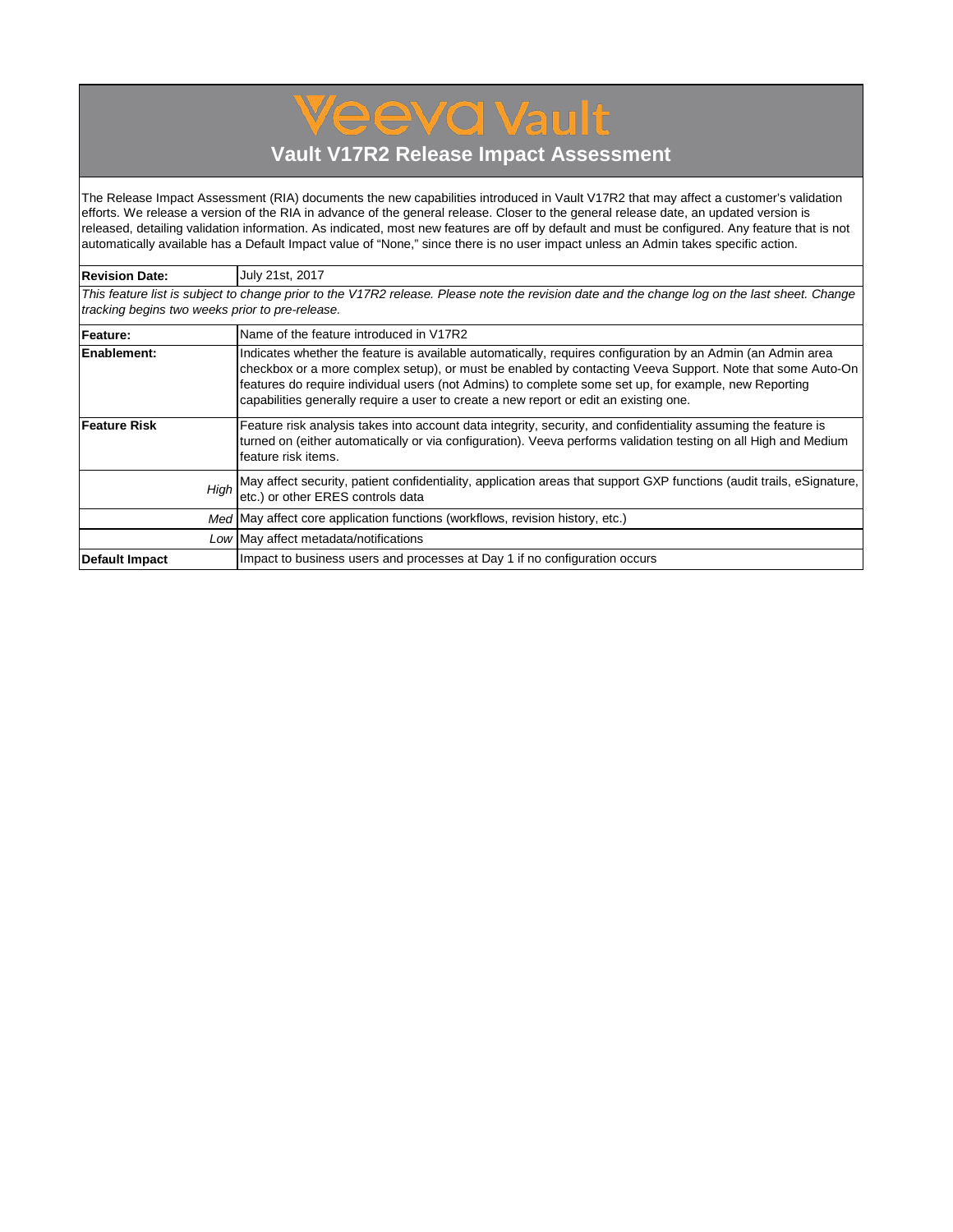| <b>Clinical Operations</b>          | EDL Motion Detector for Batch Update                   | Auto-On       | Medium | Medium | Vault BRD 2017: Working<br>with Objects (QV-08698)                             | VOF-06-027                                                                              | Vault-OQ-VOF-06C (QV-08821)                                                                                                                  | Vault Traceability Matrix:<br>Working with Objects (QV-                                          | Vault identifies which Expected Document List records should be included in the<br>daily job based on the document's Last Modified Date.                                                                                              |
|-------------------------------------|--------------------------------------------------------|---------------|--------|--------|--------------------------------------------------------------------------------|-----------------------------------------------------------------------------------------|----------------------------------------------------------------------------------------------------------------------------------------------|--------------------------------------------------------------------------------------------------|---------------------------------------------------------------------------------------------------------------------------------------------------------------------------------------------------------------------------------------|
| <b>Clinical Operations</b>          | System Study Product Defaulting                        | Auto-On       | Low    | Low    | Vault BRD 2017: Clinical<br>Vault Applications<br>(QV-08702)                   | CLIN-07-002                                                                             | Requirement not traced to OQ script per<br>risk classification. Please see<br>Traceability Matrix for referenced SDLC                        | 08698)<br>Vault Traceability Matrix:<br>Clinical Vault Applications<br>(QV-08702)                | Users now don't need the View permission on Product records for the Product<br>locument field to default based on the Study                                                                                                           |
| <b>CTMS</b>                         | Streamline Monitoring Event Creation                   | Auto-On       | Medium | Medium | Vault BRD 2017: Clinical<br>Vault Applications<br>(QV-08702)                   | CLIN-46-014                                                                             | <b>Test Scripts</b><br>Requirement not traced to OQ script per<br>risk classification. Please see<br>Traceability Matrix for referenced SDLC | Vault Traceability Matrix:<br><b>Clinical Vault Applications</b><br>(QV-08702)                   | Vault creates a related Milestone record upon creation of a Monitoring Event<br>ecord                                                                                                                                                 |
| <b>CTMS</b>                         | Clinical Data Model Public Key Cleanup                 | Auto-On       | N/A    | N/A    | N/A                                                                            | N/A                                                                                     | <b>Test Scripts</b><br>N/A                                                                                                                   | N/A                                                                                              | This feature renames existing Study and Site fields and adds mirrored fields to<br>support integrations still using old name values                                                                                                   |
| CTMS, Study Startup                 | Study Planning by Event                                | Configuration | Medium | None   | Vault BRD 2017: Clinical                                                       | CLIN-35-011                                                                             | Vault-OQ-CLIN-35B (QV-08824)                                                                                                                 | Vault Traceability Matrix:                                                                       | Admins can configure Study Events to trigger creation of milestones from a                                                                                                                                                            |
|                                     |                                                        |               |        |        | Vault Applications<br>(QV-08702)                                               | CLIN-35-012                                                                             |                                                                                                                                              | Clinical Vault Applications<br>(QV-08702)                                                        | lemplate.<br>In vaults where Create Milestones from Template is enabled.                                                                                                                                                              |
| CTMS, Study Startup                 | Autocomplete Milestones                                | Configuration | Medium | None   | Vault BRD 2017: Clinical<br>Vault Applications<br>$(QV - 08702)$               | CLIN-43-014<br>CLIN-43-015<br>CLIN-43-016<br>CLIN-43-017<br>CI IN-43-018<br>CLIN-43-020 | Vault-OQ-CLIN-35B (QV-08824)                                                                                                                 | Vault Traceability Matrix:<br><b>Clinical Vault Applications</b><br>$(QV - 08702)$               | Admins can configure Vault to auto-populate a Milestone's Actual Finish Date field<br>and completion status by evaluating the completion of dependencies.                                                                             |
| CTMS, Study Startup                 | Milestone Date Offsets                                 | Configuration | Medium | None   | Vault BRD 2017: Clinical<br>Vault Applications                                 | CLIN-43-021<br>CLIN-43-019                                                              | Vault-OQ-CLIN-35B (QV-08824)                                                                                                                 | Vault Traceability Matrix:<br><b>Clinical Vault Applications</b>                                 | Admins can configure a new workflow step, Apply Updated Dependencies, to their<br>filestone object workflows to update dependent milestone dates                                                                                      |
| eTMF, Study Startup,<br><b>CTMS</b> | Manage Multiple Milestone Template Sets                | Auto-On       | Medium | Medium | (QV-08702)<br>Vault BRD 2017: Clinical<br>Vault Applications<br>$(QV - 08702)$ | CLIN-35-002<br>CLIN-35-003<br>CLIN-35-004<br>CLIN-35-005<br>CLIN-35-010                 | Vault-OQ-CLIN-35A (QV-07620)                                                                                                                 | (QV-08702)<br>Vault Traceability Matrix:<br><b>Clinical Vault Applications</b><br>$(QV - 08702)$ | Admins can associate Milestone Template Sets from their template library to<br>various master sets created for separate purposes.<br>In vaults where Milestone Templates is enabled.                                                  |
| SiteExchange                        | Site User's Homepage                                   | Auto-On       | Medium | Medium | Vault BRD 2017: Clinical<br>Vault Applications<br>(QV-08702)                   | CLIN-48                                                                                 | Vault-OQ-CLIN-48 (QV-08825)                                                                                                                  | Vault Traceability Matrix:<br>Clinical Vault Applications<br>(QV-08702)                          | This feature displays a customized homepage for SiteExchange site users that<br>ncludes assigned tasks, links to support, and help resources for site users.                                                                          |
| Registrations                       | <b>Bulk Create from Reports</b>                        | Auto-On       | Low    | .ow    | Vault BRD 2017: RIM                                                            | REG-03-009                                                                              | Vault-OQ-REG-03 (QV-08822)                                                                                                                   | Vault Traceability Matrix:                                                                       | Users can create related Activity and Submission records in bulk directly from the                                                                                                                                                    |
|                                     |                                                        |               |        |        | Registrations (QV-08706)                                                       | REG-03-010<br>REG-03-011<br>REG-03-012<br>REG-03-013                                    |                                                                                                                                              | <b>RIM Registrations</b><br>$(QV - 08706)$                                                       | mpact Assessment Report.                                                                                                                                                                                                              |
| Registrations                       | Manage Registered Details                              | Configuration | Medium | Medium | Vault BRD 2017: RIM<br>Registrations (QV-08706)                                | <b>REG-07</b>                                                                           | Vault-OQ-REG-03 (QV-08822)                                                                                                                   | Vault Traceability Matrix:<br><b>RIM Registrations</b><br>(QV-08706)                             | Users can use a user action to open a wizard for updating related Registration<br>Details to reflect the latest details after approval                                                                                                |
| Submissions                         | Enablement Change: Submission Content<br>Planning      | Auto-On       | N/A    | N/A    | N/A                                                                            | N/A                                                                                     | N/A                                                                                                                                          | N/A                                                                                              | Submission Content Planning is now automatically available in RIM Submissions<br>vaults.                                                                                                                                              |
| Submissions                         | Cascade Review & Approval Enhancements                 | Configuration | Medium | None   | Vault BRD 2017: RIM<br>Submissions (QV-08708)                                  | RSUB-10-013<br>RSUB-10-014                                                              | Vault-OQ-RSUB-10 (QV-08830)                                                                                                                  | Vault Traceability Matrix:<br><b>RIM Submissions</b>                                             | Admins can now specify state types for Entry Criteria when validating that binder<br>content is in a specific state type. Also, when configuring an Entry Action to set                                                               |
|                                     |                                                        |               |        |        | Vault BRD 2017: RIM                                                            | RSUB-10-016                                                                             |                                                                                                                                              | (QV-08708)                                                                                       | binder content state type, Admins can specify multiple state types that can be set<br>to the new state.                                                                                                                               |
| Submissions                         | Content Plan Configuration Updates                     | Configuration | Medium | None   | Submissions (QV-08708)                                                         | RSUB-09-020<br><b>PSLIR,09,021</b><br>RSUB-09-032<br>RSUB-09-056                        | Vault-OQ-RSUB-09A (QV-08827)                                                                                                                 | Vault Traceability Matrix:<br><b>RIM Submissions</b><br>(QV-08708)                               | This feature adds a workflow system action to create a content plan, content plan<br>natching rules, and removes the Related Content Plan and Related Content Plan<br>Item Records lifecycle entry criteria.                          |
| Submissions                         | Content Plan Advanced Copy                             | Configuration | Medium | None   | Vault BRD 2017: RIM<br>Submissions (QV-08708)                                  | 09-054                                                                                  | RSUB-09-033 > RSUB- Vault-OQ-RSUB-09B (QV-08829)                                                                                             | Vault Traceability Matrix:<br><b>RIM Submissions</b><br>(QV-08708)                               | This feature copies the entire Content Plan hierarchy and updates the plan to<br>eflect the target Application and Submission.                                                                                                        |
| Submissions                         | Create Binder from Content Plan                        | Configuration | Medium | None   | Vault BRD 2017: RIM<br>Submissions (QV-08708)                                  | $1 - 020$                                                                               | RSUB-11-001 > RSUB- Vault-OQ-RSUB-11 (QV-08831)                                                                                              | Vault Traceability Matrix:<br><b>RIM Submissions</b><br>$(QV - 08708)$                           | Users can create a binder from a content plan section.                                                                                                                                                                                |
| Submissions                         | Option to Exclude Submissions from Content<br>Planning | Configuration | Medium | None   | Vault BRD 2017: RIM<br>Submissions (QV-08708)                                  | RSUB-09-005 > RSUB-<br>09-012                                                           | Vault-OQ-RSUB-09A (QV-08827)                                                                                                                 | Vault Traceability Matrix:<br><b>RIM Submissions</b><br>(QV-08708)                               | Users can indicate if Vault should include a submission join in the Content Plan<br>hrough the new Use for Content Planning field.                                                                                                    |
| Submissions Archive                 | Submissions Archive Importing<br>Enhancements          | Auto-On       | Medium | Medium | Vault BRD 2017: RIM<br>Submissions Archive                                     | SA-03-029                                                                               | Vault-OQ-SA-03B (QV-08833)                                                                                                                   | Vault Traceability Matrix:<br>RIM Submissions Archive                                            | Vault automatically reconciles broken references when users import eCTD<br>submissions out of order. Users can also import multiple submissions at once.                                                                              |
| Submissions Archive                 | Submissions Archive Regional eCTD Support Auto-On      |               | Medium | Medium | QV-08710)<br>Vault BRD 2017: RIM<br>Submissions Archive<br>(QV-08710)          | SA-03-015<br>SA-03-024<br>SA-03-025                                                     | Vault-OQ-SA-03C (QV-08880)                                                                                                                   | $(QV - 08710)$<br>Vault Traceability Matrix:<br>RIM Submissions Archive<br>(QV-08710)            | Submissions Archive now includes eCTD import and viewing support for South<br>Africa (ZA) 1.0 & 2.1, Thailand (TH) 0.92 & 1.0, Gulf Cooperation Council (GCC)<br>1.0 & 1.1, Australia (AU) 0.90 & 3.0, and European Union (EU) 1.2.1. |
| Submissions Archive                 | Submissions Archive Harmonization Job                  | Configuration | Medium | None   | Vault BRD 2017: RIM                                                            | SA-03-026<br>SA-03-027<br>SA-03-030                                                     | Vault-OQ-SA-03B (QV-08833)                                                                                                                   | Vault Traceability Matrix:                                                                       | Admins can schedule the Submissions Archive Harmonization Job to reconcile                                                                                                                                                            |
|                                     |                                                        |               |        |        | Submissions Archive<br>QV-08710)                                               | SA-03-031                                                                               |                                                                                                                                              | RIM Submissions Archive<br>(QV-08710)                                                            | any broken references that result from submissions imported out of order.                                                                                                                                                             |
| Submissions Archive                 | Submissions Archive Import Unreferenced                | Configuration | Medium | None   | Vault BRD 2017: RIM<br>Submissions Archive<br>(QV-08710)                       | SA-03-028                                                                               | Vault-OQ-SA-03B (QV-08833)                                                                                                                   | Vault Traceability Matrix:<br><b>RIM Submissions Archive</b><br>(QV-08710)                       | Users can now choose to import files not referenced by the eCTD XML backbone.                                                                                                                                                         |
| EDC                                 | Casebook Schedule Audit Trail                          | Auto-On       | High   | Low    | Vault BRD: EDC<br>(QV-08066)                                                   | EDC-04-011                                                                              | Vault-OQ-EDC-04 (QV-09002)                                                                                                                   | Vault Traceability Matrix:<br>EDC (QV-08066)                                                     | Users can view an audit trail of all activity in the casebook schedule.                                                                                                                                                               |
| EDC                                 | Event-Level Electronic Signature                       | Auto-On       | High   | Low    | Vault BRD: EDC<br>(QV-08066)                                                   | FDC-14-006                                                                              | Vault-OQ-EDC-14 (QV-09005)                                                                                                                   | Vault Traceability Matrix:<br>EDC (QV-08066)                                                     | Users can now sign all submitted forms in an Event at once.                                                                                                                                                                           |
| EDC                                 | Subject-Level Electronic Signature                     | Auto-On       | High   | Low    | Vault BRD: EDC<br>(QV-08066)                                                   | EDC-04-012                                                                              | Vault-OQ-EDC-04 (QV-09002)                                                                                                                   | Vault Traceability Matrix:<br>EDC (QV-08066)                                                     | Users can now sign all submitted forms in a Casebook at once.                                                                                                                                                                         |
| EDC                                 | Mark a Form as Intentionally Left Blank                | Auto-On       | Medium | Low    | Vault BRD: EDC<br>QV-08066)                                                    | EDC-09-004                                                                              | Vault-OQ-EDC-09 (QV-09003)                                                                                                                   | Vault Traceability Matrix:<br>EDC (QV-08066)                                                     | Users can mark a form as Intentionally Left Blank.                                                                                                                                                                                    |
| EDC                                 | Mark an Event as Did Not Occur                         | Auto-On       | Medium | Low    | Vault BRD: EDC<br>(QV-08066)                                                   | EDC-04-010                                                                              | Vault-OQ-EDC-04 (QV-09002)                                                                                                                   | Vault Traceability Matrix:<br>EDC (QV-08066)                                                     | Users can now indicate that an event did not occur.                                                                                                                                                                                   |
| EDC                                 | Remove Empty Unscheduled Events                        | Auto-On       | Medium | Low    | Vault BRD: EDC<br>(QV-08066)                                                   | EDC-04-013                                                                              | Vault-OQ-EDC-04 (QV-09002)                                                                                                                   | Vault Traceability Matrix:<br>EDC (QV-08066)                                                     | Users can remove unscheduled events as long as all forms are blank.                                                                                                                                                                   |
| EDC                                 | Source Data Review & Verification<br>Enhancements      | Auto-On       | Medium | Low    | Vault BRD: EDC<br>(QV-08066)                                                   | EDC-21-004<br>EDC-21-005                                                                | Vault-OQ-EDC-21 (QV-09006)<br>Vault-OQ-EDC-22 (QV-09007)                                                                                     | Vault Traceability Matrix:<br>EDC (QV-08066)                                                     | This feature introduces a shaded icon to indicate required SDV and SDR tasks.<br>Users can see what percentage of SDR and SDV tasks they have completed for a                                                                         |
| EDC                                 | Updated Date, DateTime & Time Controls                 | Auto-On       | Medium | Low    | Vault BRD: EDC                                                                 | EDC-22-004<br>EDC-22-005<br>EDC-02-001                                                  | Vault-OQ-EDC-02 (QV-08389)                                                                                                                   | Vault Traceability Matrix:                                                                       | form. Users can also perform SDV and SDR at the form-level.<br>Users can now input dates and times into a free text field for Date. DateTime, and                                                                                     |
|                                     | Enrollment on Site Listing Page                        |               |        |        | $(QV - 08066)$<br>Vault BRD: EDC                                               | EDC-02-013                                                                              |                                                                                                                                              | EDC (QV-08066)<br>Vault Traceability Matrix:                                                     | Time item controls.                                                                                                                                                                                                                   |
| EDC                                 |                                                        | Auto-On       | Low    | Low    | (QV-08066)                                                                     | EDC-06-002                                                                              | Requirement not traced to OQ script per<br>risk classification. Please see<br>Traceability Matrix for referenced SDLC<br>Test Scripts.       | EDC (QV-08066)                                                                                   | The Site listing page now includes an enrollment column.                                                                                                                                                                              |
| EDC                                 | Event-Level More Actions Menu                          | Auto-On       | Low    | Low    | Vault BRD: EDC<br>(QV-08066)                                                   | EDC-04-014                                                                              | Requirement not traced to OQ script per<br>risk classification. Please see<br>Fraceability Matrix for referenced SDLC<br>Fest Scripts.       | Vault Traceability Matrix:<br>EDC (QV-08066)                                                     | Users can perform event-level actions using the More Actions menu.                                                                                                                                                                    |
| EDC                                 | Submit Button Rename                                   | Auto-On       | Low    | Low    | Vault BRD: EDC<br>(QV-08066)                                                   | EDC-03-010                                                                              | Requirement not traced to OQ script per<br>risk classification. Please see<br>Traceability Matrix for referenced SDLC                        | Vault Traceability Matrix:<br>EDC (QV-08066)                                                     | The Submit button is now the Complete button.                                                                                                                                                                                         |
| EDC                                 | Task Bar Displays Applied Filters                      | Auto-On       | Low    | Low    | Vault BRD: EDC<br>QV-08066)                                                    | EDC-08-011                                                                              | Test Scripts.<br>Requirement not traced to OQ script per<br>risk classification. Please see<br>Traceability Matrix for referenced SDLC       | Vault Traceability Matrix:<br>EDC (QV-08066)                                                     | The Task Bar displays automatically applied filters.                                                                                                                                                                                  |
| EDC                                 | Pagination for Common Log Forms                        | Auto-On       | Low    | Low    | Vault BRD: EDC<br>(QV-08066)                                                   | EDC-16-004                                                                              | Fest Scripts.<br>Requirement not traced to OQ script per<br>risk classification. Please see                                                  | Vault Traceability Matrix:<br>EDC (QV-08066)                                                     | This feature adds pagination for common log forms. Users can page through all<br>ommon log forms of a certain type without returning to the table view.                                                                               |
| EDC                                 | Repeating Item Groups                                  | Support       | Medium | None   | Vault BRD: EDC<br>(QV-08066)                                                   | EDC-24                                                                                  | Traceability Matrix for referenced SDLC<br><b>Fest Scripts</b><br>Vault-OQ-EDC-24 (QV-09029)                                                 | Vault Traceability Matrix:<br>EDC (QV-08066)                                                     | Users capture repeating sets of questions while on a single form.                                                                                                                                                                     |
|                                     |                                                        |               |        |        |                                                                                |                                                                                         |                                                                                                                                              |                                                                                                  |                                                                                                                                                                                                                                       |
| Multichannel                        | Single Document Multichannel Publishing                | Configuration | Low    | None   | Vault BRD 2017:<br>Commercial Applications<br>(QV-08700)                       | COM-17-001 ><br>COM-17-008                                                              | Requirement not traced to OQ script per<br>risk classification. Please see<br>Traceability Matrix for referenced SDLC<br>Fest Scripts.       | Vault Traceability Matrix:<br>Commercial Applications<br>$(QV - 08700)$                          | This feature allows users to easily manage the creation, versioning, and withdrawa<br>of multichannel content from a single document.                                                                                                 |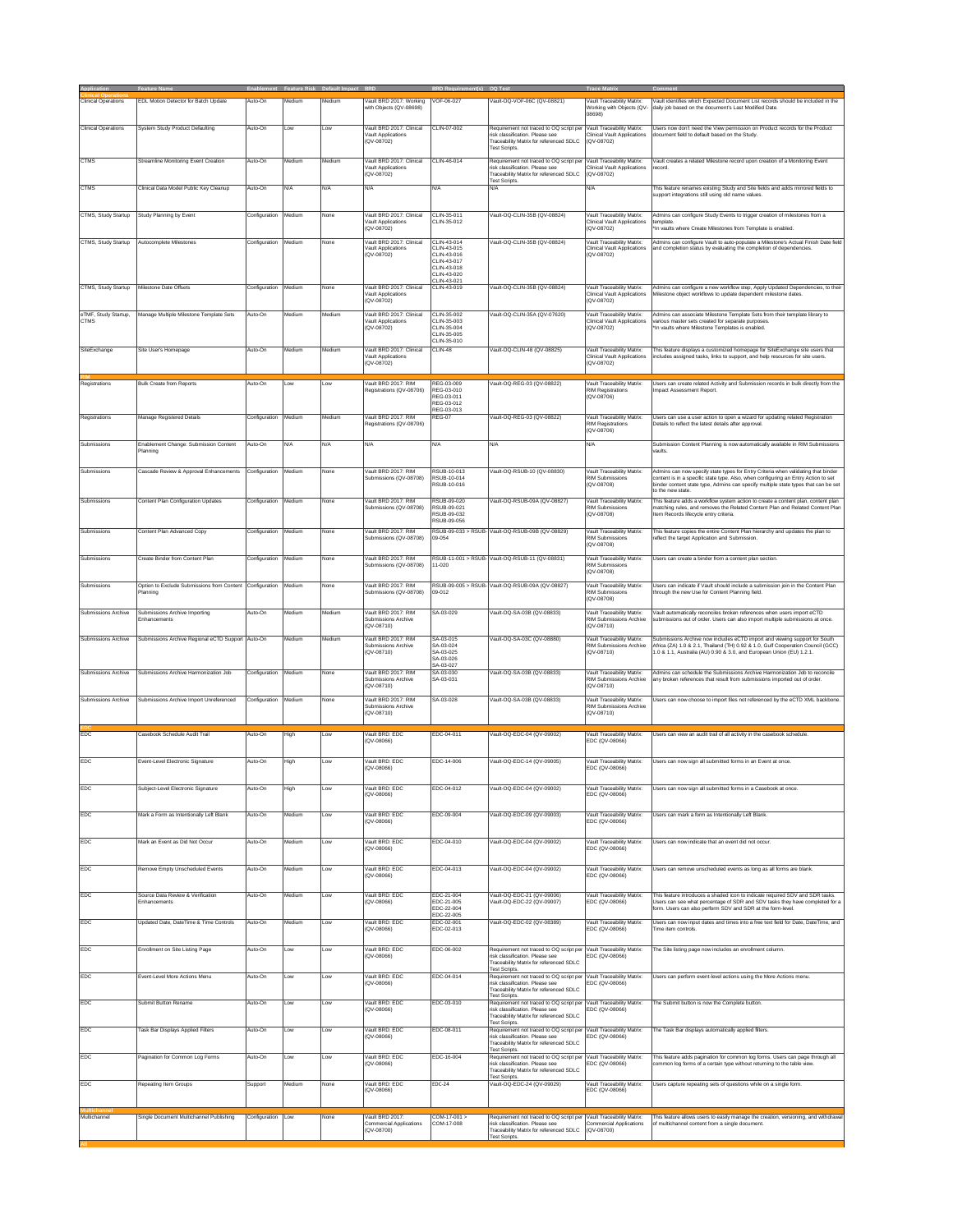|     | Generate & View Signature Pages for All File<br>Types in Vault              | Auto-On       | High   | High   | Vault BRD 2017<br>Compliance (QV-08672)                                 | $CMP-10-25$<br>CMP-10-31  | Vault-OQ-CMP-10C (QV-08799)                                                                                                                                      | Vault Traceability Matrix<br>Compliance (QV-08672)                             | Users can now generate signature pages for all document types, view signature<br>pages independently of a viewable rendition, and view eSignature information for<br>each version.                                                                                                         |
|-----|-----------------------------------------------------------------------------|---------------|--------|--------|-------------------------------------------------------------------------|---------------------------|------------------------------------------------------------------------------------------------------------------------------------------------------------------|--------------------------------------------------------------------------------|--------------------------------------------------------------------------------------------------------------------------------------------------------------------------------------------------------------------------------------------------------------------------------------------|
| All | Atomic Security                                                             | Configuration | High   | None   | Vault BRD 2017: Security<br>(QV-08690)                                  | SEC-22                    | Vault-OQ-SEC-22 (QV-08815)                                                                                                                                       | Vault Traceability Matrix:<br>Security (QV-08690)                              | Admins can configure Atomic Security in addition to profile level security to secure<br>object fields by lifecycle state and/or roles assigned on the object record.                                                                                                                       |
| All | <b>Custom Roles</b>                                                         | Configuration | High   | None   | Vault BRD 2017: Security<br>(QV-08690)                                  | SEC-18-008<br>SEC-18-009  | Vault-OQ-SEC-18 (QV-08690)                                                                                                                                       | Vault Traceability Matrix:<br>Security (QV-08690)                              | Admins can assign and unassign custom roles from an object record.                                                                                                                                                                                                                         |
| All | Object Type Security                                                        | Configuration | High   | None   | Vault BRD 2017: Security<br>(QV-08690)                                  | SEC-23                    | Vault-OQ-SEC-23 (QV-08816)                                                                                                                                       | Vault Traceability Matrix:<br>Security (QV-08690)                              | Admins can set up access control at the object type level.                                                                                                                                                                                                                                 |
| Αll | <b>Bulk Create Placeholders from EDI Items</b>                              | Auto-On       | Medium | Medium | Vault BRD 2017: Working<br>with Objects (QV-08698)                      | VOF-06-017<br>VOF-06-026  | Vault-OQ-VOF-06A (QV-08820)<br>Vault-OQ-VOF-06C (QV-08821)                                                                                                       | Vault Traceability Matrix:<br>Working with Objects<br>(QV-08698)               | Users can bulk create placeholders from an EDL Item with a bulk action.                                                                                                                                                                                                                    |
| All | Created Date Document Number Tokens                                         | Auto-On       | Medium | Medium | Vault BRD 2017: Document DOCA-02-016<br>Administration (QV-08674)       |                           | Vault-OQ-DOCA-02A (QV-08802)                                                                                                                                     | Vault Traceability Matrix:<br>Document Administration<br>(QV-08674)            | Admins can now include Create Date tokens in document number formats                                                                                                                                                                                                                       |
| All | Flash Reports                                                               | Auto-On       | Medium | Medium | Vault BRD 2017: Reporting REP-08<br>& Dashboards (QV-08688)             |                           | Vault-OQ-REP-08 (QV-08813)                                                                                                                                       | Vault Traceability Matrix:<br>Reporting & Dashboards<br>(QV-08688)             | Users can schedule reports and distribute them via email to other users on the<br>flash report. Flash reports use the most recent cached version to display instantly<br>in Vault                                                                                                          |
| All | Prevent Delete of Checked Out Document                                      | Auto-On       | Medium | Medium | Vault BRD 2017: Working<br>with Documents<br>(QV-08696)                 | DOC-04-013                | /ault-OQ-DOC-04A (QV-08696)                                                                                                                                      | Vault Traceability Matrix:<br>Working with Documents<br>(QV-08696)             | Users without the Power Delete permission cannot delete checked out<br>documents.                                                                                                                                                                                                          |
| All | Reassign Object Workflow Tasks                                              | Auto-On       | Medium | Medium | Vault BRD 2017: Workflows WF-21-022<br>(QV-08694)                       | WF-21-023                 | Vault-OQ-WF-21A (QV-08817)                                                                                                                                       | Vault Traceability Matrix:<br>Workflows (QV-08694)                             | Users can reassign an object workflow task on a record to another user.                                                                                                                                                                                                                    |
| All | User Task Object Class                                                      | Auto-On       | Medium | Medium | Vault BRD 2017: Workflows WF-22<br>(QV-08694)                           |                           | Vault-OQ-WF-22 (QV-08818)                                                                                                                                        | Vault Traceability Matrix<br>Workflows (QV-08694)                              | This feature includes new class for objects, User Task, to plan, assign, and track<br>ad hoc work within Vault. It also includes the Activity object, which tracks user<br>tasks and workflow tasks.<br>Clinical Operations vaults include a standard Clinical User Task object using this |
| All | Vault Loader CSV Size Limit Increase                                        | Auto-On       | Medium | Medium | Vault BRD 2017: Loader<br>and Configuration Migration                   | MIG-01-002                | Requirement not traced to OQ script per<br>risk classification. Please see                                                                                       | Vault Traceability Matrix:<br>Loader and Configuration                         | class.<br>The Vault Loader CSV file size limit is now 1GB.                                                                                                                                                                                                                                 |
|     | Configurability of Standard Object Lifecycle<br>Roles                       | Configuration | Medium | Vone   | (QV-08682)<br>Vault BRD 2017: Lifecycles LC-13-023<br>$(0V-08680)$      |                           | Traceability Matrix for referenced SDLC<br><b>Fest Scripts</b><br>Vault-OQ-LC-13C (QV-08807)                                                                     | Migration (QV-08682)<br>Vault Traceability Matrix:<br>Lifecycles (QV-08680)    | Admins can configure the Edit and Delete permissions on the Viewer, Editor, and<br>Owner standard roles.                                                                                                                                                                                   |
| AII | Dynamic Reference Constraints for<br>Documents                              | Configuration | Medium | None   | Vault BRD 2017: Document DOCA-01-027<br>Administration (QV-08674)       | DOCA-01-028               | Vault-OQ-DOCA-01D (QV-08801)                                                                                                                                     | Vault Traceability Matrix:<br>Document Administration                          | Admins can define constraints on document object reference fields so that a field<br>only shows valid values based on controlling fields.                                                                                                                                                  |
| All | Object Lifecycle State Types                                                | Configuration | Medium | None   | Vault BRD 2017: Lifecycles LC-13-020                                    | DOCA-01-029               | Vault-OQ-LC-13C (QV-08807)                                                                                                                                       | (QV-08674)<br>Vault Traceability Matrix:                                       | Admins can identify object lifecycle states as either Initial or Complete state types.                                                                                                                                                                                                     |
| All |                                                                             | Configuration | Medium | None   | $(QV - 08680)$<br>Vault BRD 2017: Object                                | LC-13-021<br>VOFA-09-16   | /ault-OQ-VOFA-09B (QV-08684)                                                                                                                                     | Lifecycles (QV-08680)<br>Vault Traceability Matrix:                            | Admins can configure picklists on an object to have different values for each                                                                                                                                                                                                              |
|     | Object Type Picklists                                                       |               |        |        | Administration (QV-08684)                                               |                           |                                                                                                                                                                  | Object Administration (QV-<br>08684)                                           | object type.                                                                                                                                                                                                                                                                               |
| All | Object Type Reference Constraints                                           | Configuration | Medium | None   | Vault BRD 2017: Ohiect<br>Administration (QV-08684)                     | VOFA-09-15                | Vault-OO-VOEA-09B (OV-08684)                                                                                                                                     | Vault Traceability Matrix:<br>Object Administration (QV-<br>08684)             | Admins can constrain reference fields on an object to have different values for<br>each object type.                                                                                                                                                                                       |
| All | Sequential Auto Numbering for Objects                                       | Configuration | Medium | None   | Vault BRD 2017: Object<br>Administration (OV-08684)                     | VOFA-02-23                | /ault-OQ-VOFA-02C (QV-08684)                                                                                                                                     | Vault Traceability Matrix:<br>Object Administration (QV-<br>08684)             | This feature enhances system-managed field names so that new records are<br>created in sequential order, with sequential IDs.                                                                                                                                                              |
| All | View Document Metadata Only                                                 | Configuration | High   | None   | Vault BRD 2017: Lifecycles LC-06-019 ><br>$(QV - 08680)$                | LC-06-026                 | Vault-OQ-LC-06A (QV-08805)                                                                                                                                       | Vault Traceability Matrix:<br>Lifecycles (QV-08680)                            | Admins can use the new lifecycle state permission. View Content, to control which<br>roles can see document content. The View Document permission now only<br>controls the ability to see that a document exists and view its metadata.                                                    |
| All | Auto-Start Cart Download                                                    | Auto-On       | Low    | Low    | Vault BRD 2017: Viewing<br>Documents (QV-08692)                         | VW-10-007                 | Requirement not traced to OQ script per<br>risk classification. Please see<br>Traceability Matrix for referenced SDLC<br><b>Fest Scripts</b>                     | Vault Traceability Matrix:<br>Viewing Documents<br>$(QV - 08692)$              | When a user chooses to download their cart, Vault automatically downloads the<br>7IP file                                                                                                                                                                                                  |
| All | Component Label Visible in Inbound<br>Packages                              | Auto-On       | Low    | Low    | Vault BRD 2017: Loader<br>and Configuration Migration<br>$(QV - 08682)$ | MIG-07-002<br>MIG-08-002  | Vault-OQ-MIG-08 (QV-08808)                                                                                                                                       | Vault Traceability Matrix:<br>Loader and Configuration<br>Migration (QV-08682) | The component Label value is now visible in the inbound Package detail page.<br>'In vaults where Allow Inbound Data Packages is enabled.                                                                                                                                                   |
| All | <b>Controlled Document Links</b>                                            | Auto-On       | Low    | Low    | N/A                                                                     | N/A                       | N/A                                                                                                                                                              | N/A                                                                            | Vault now provides a URL scheme that allows users to include links from external<br>systems in document versions that are in a specified state. URLs can also control<br>how Vault redirects users when the target document version is not found.                                          |
| All | Generate Bookmarks Based on Table of<br>Contents: Unlimited                 | Auto-On       | Low    | Low    | Vault BRD 2017:<br>Renditions & Files<br>(QV-08686)                     | FILE-03-017               | Requirement not traced to OQ script per Vault Traceability Matrix:<br>risk classification. Please see<br>Traceability Matrix for referenced SDLC<br>est Scripts. | Renditions & Files<br>$(QV - 08686)$                                           | Vault can generate a bookmarks for an unlimited number of tables of contents in<br>Microsoft Word.                                                                                                                                                                                         |
| All | Include Binders in Document Export and Cart Auto-On<br>Download             |               | Low    | Low    | Vault BRD 2017: Viewing<br>Documents (QV-08692)                         | VW-10-007                 | Requirement not traced to OQ script per<br>risk classification. Please see<br>Traceability Matrix for referenced SDLC<br><b>Fest Scripts.</b>                    | Vault Traceability Matrix:<br>/iewing Documents<br>$(QV - 08692)$              | When downloading from a Cart containing binders, the ZIP file now includes<br>source files for all of the documents for those binders and their nested binders.                                                                                                                            |
| All | Map Document Reference Fields to XFA<br>Form Fields                         | Auto-On       | Low    | Low    | Vault BRD 2017:<br><b>Commercial Applications</b><br>$(QV - 08700)$     | COM-07-013                | Requirement not traced to OQ script per<br>risk classification. Please see<br>Traceability Matrix for referenced SDLC<br>est Scripts.                            | Vault Traceability Matrix:<br>Commercial Applications<br>(QV-08700)            | Admins can map document reference fields on objects for XFA forms.<br>'In vaults where XFA Form Mapping is enabled.                                                                                                                                                                        |
| All | Multi-Document Viewer for Cart                                              | Auto-On       | Low    | Low    | Vault BRD 2017: Viewing<br>Documents (QV-08692)                         | VW-10-008<br>VW-10-009    | Requirement not traced to OQ script pe<br>isk classification. Please see<br><b>Traceability Matrix for referenced SDLC</b><br><b>Fest Scripts</b>                | Vault Traceability Matrix:<br>Viewing Documents<br>$(QV - 08692)$              | Documents from cart open in the multi-document viewer.                                                                                                                                                                                                                                     |
| All | Object Field Tokens in Messages                                             | Auto-On       | Low    | Low    | Vault BRD 2017: Workflows WF-15-004<br>(QV-08694)                       |                           | Vault-OQ-WF-15 (QV-08800)                                                                                                                                        | Vault Traceability Matrix:<br>Workflows (QV-08694)                             | Admins can configure object-specific message templates, including custom object<br>field tokens.                                                                                                                                                                                           |
| All | Order Documents on Form 2253 by<br>Occument Numbe                           | Auto-On       | Low    | .ow    | Vault BRD 2017:<br>Commercial Applications<br>(QV-08700)                | COM-07-020                | Requirement not traced to OQ script per Vault Traceability Matrix:<br>isk classification. Please see<br>Traceability Matrix for referenced SDLC<br>Fest Scripts. | <b>Commercial Applications</b><br>(QV-08700)                                   | Documents in XFA forms are now ordered by A-Z by document number.<br>In vaults where XFA Form Mapping is enabled.                                                                                                                                                                          |
| All | Show in Tab for Simple Many-to-Many<br>Relationships                        | Auto-On       | Low    | Low    | Vault BRD 2017: Working<br>with Objects (QV-08698)                      | VOF-01-029                | Requirement not traced to OQ script per<br>risk classification. Please see<br>Traceability Matrix for referenced SDLC<br><b>Fest Scripts</b>                     | Vault Traceability Matrix:<br>Working with Objects<br>$(QV - 08698)$           | Users can click Show in Tab from a record's Details page to see a list of related<br>objects in a custom tab.                                                                                                                                                                              |
| All | Vault Compare                                                               | Auto-On       | Low    | Low    | Vault BRD 2017: Loader<br>and Configuration Migration<br>$(QV - 08682)$ | MIG-12                    | Requirement not traced to OQ script per<br>risk classification. Please see<br>Fraceability Matrix for referenced SDLC<br><b>Test Scripts</b>                     | Vault Traceability Matrix:<br>Loader and Configuration<br>Migration (QV-08682) | Admins can compare the configuration of two vaults.                                                                                                                                                                                                                                        |
| All | Video Annotations                                                           | Auto-On       | Low    | Low    | Vault BRD 2017: Document REV-02-038<br>Review<br>(QV-08676)             | RFV-02-039<br>REV-02-040  | Requirement not traced to OQ script per Vault Traceability Matrix:<br>risk classification. Please see<br>Traceability Matrix for referenced SDLC                 | Document Review<br>(QV-08676)                                                  | Users can create and review image and link annotations on video files.                                                                                                                                                                                                                     |
| All | Auto-generate Bookmarks for Captions under Configuration<br>Parent Headings |               | Low    | None   | Vault BRD 2017:<br>Renditions & Files<br>(QV-08686)                     | REV-02-041<br>FILE-03-037 | Test Scripts.<br>Requirement not traced to OQ script per<br>risk classification. Please see<br>Traceability Matrix for referenced SDLC<br><b>Fest Scripts</b>    | Vault Traceability Matrix:<br>Renditions & Files<br>$(QV - 08686)$             | This enhancement generates bookmarks for captions and displays them beneath<br>corresponding parent headings.                                                                                                                                                                              |
| All | Dynamic Document Auto-naming                                                | Configuration | Low    | None   | Vault BRD 2017: Document DOCA-02-031<br>Administration (QV-08674)       | DOCA-02-032               | Vault-OQ-DOCA-02C (QV-08803)                                                                                                                                     | Vault Traceability Matrix:<br>Document Administration<br>(DV-08674)            | /ault dynamically regenerates a document name after any metadata updates or<br>focument operations                                                                                                                                                                                         |
| Αll | <b>Enhanced Custom Actions</b>                                              | Configuration | Low    | None   | Vault BRD 2017: Lifecycles LC-13-022<br>(QV-08680)                      |                           | Requirement not traced to OQ script pe<br>risk classification. Please see<br>raceability Matrix for referenced SDLC<br>Fest Scripts.                             | Vault Traceability Matrix:<br>ifecycles (QV-08680)                             | Admins can configure custom actions for objects. Document and object custom<br>actions now support the transmission of the user's session ID via a post message                                                                                                                            |
|     |                                                                             |               |        |        | Vault BRD 2017: Object                                                  | <b>VOFA-11</b>            | /ault-OQ-VOFA-13                                                                                                                                                 | Vault Traceability Matrix:                                                     | Users can transfer object record data, including its fields, related record fields, and                                                                                                                                                                                                    |
| All | Formatted Output                                                            | Configuration | Low    | None   | Administration (QV-08684)                                               | VOFA-12<br>VOFA-13        |                                                                                                                                                                  | Object Administration (QV-<br>08684)                                           | related document fields, into a downloadable template file.                                                                                                                                                                                                                                |